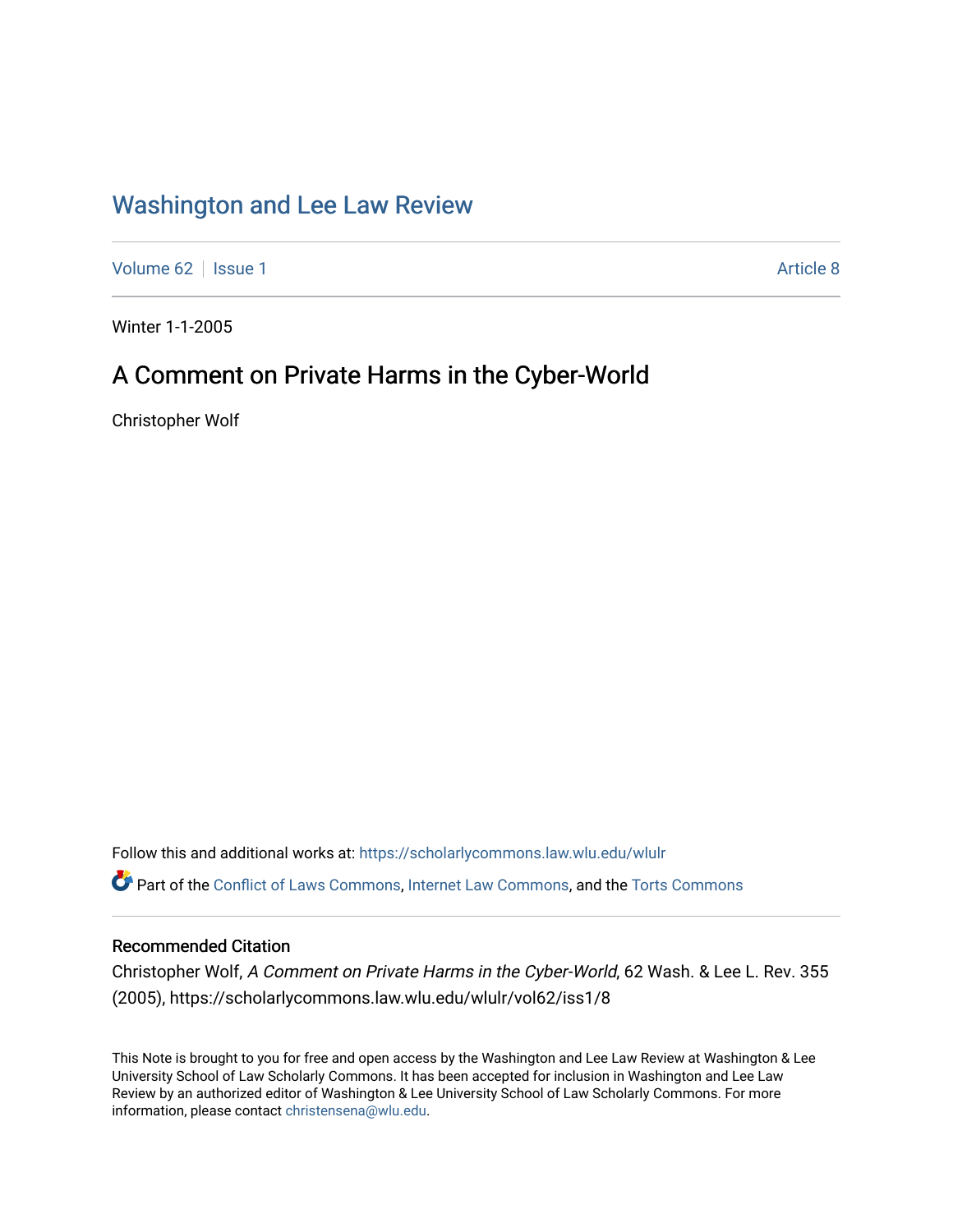## **A Comment on** *Private Harms in the Cyber-World*

Christopher Wolf\*

*The Washington Post* once had an advertising slogan for its home delivery service that warned "if you don't get it, you don't get it." The play on words was intended to convince nonsubscribers that if they did not get the newspaper every day, they would not know what was going on in the world. As Shawn Bone explains in his excellent Note,' the *Post* slogan may well apply in Australia under a different play on words. If the Australians don't get the online version of *The Washington Post* (or the *New York Times* or *Wall Street Journal* for that matter), it may be because their courts don't get the importance of First Amendment principles in circumscribing libel liability to foster free speech and a free press. The online publications may vanish from Australia because of the potentially multiple and unlimited exposure to damages that resulted from *Gutnick v. Dow Jones & Co.2* The "if you don't get it, you don't get it" admonition has special meaning for Australians in the *post-Gutnick* world.

Australia is not alone, of course. Much of the rest of the world simply does not "get" our First Amendment free speech and free press protections. The English High Court of Justice recently ruled in agreement with its Australian counterpart, finding that the publication of an Internet posting takes place when it is downloaded, thus reinforcing the potential for multiple libel judgments for one work of authorship.<sup>3</sup> France does not "get" our First Amendment, as evidenced by the decision of its courts to hold a website operator liable, in

**<sup>\*</sup>** Christopher Wolf, A.B., *cum laude* Bowdoin College, **1976;** J.D., *magna cum laude,* Order of the Coif, Washington & Lee University School of Law, 1980; Partner in the law firm of Proskauer Rose LLP concentrating on Internet Law; Adjunct Professor of Law at the Washington & Lee University School of Law.

**<sup>1.</sup>** Shawn Bone, Note, *Private Harms in the Cyber- World: The Conundrum of Choice of Law for Defamation Posed by* Gutnick v. Dow Jones & Co., 62 WASH. & **LEE** L. REv. 279 (2005).

<sup>2.</sup> Gutnick v. Dow Jones & Co. (2002) 210 C.L.R. 575 (Austl.).

*<sup>3.</sup> See* King v. Lewis, (2004) EWHC 168 (Q.B.), 2004 WL 62126 (holding that, for purposes of Internet libel actions, publication is regarded as taking place where the defamatory words are downloaded and that the natural forum in which to try the dispute is the jurisdiction where the tort was committed).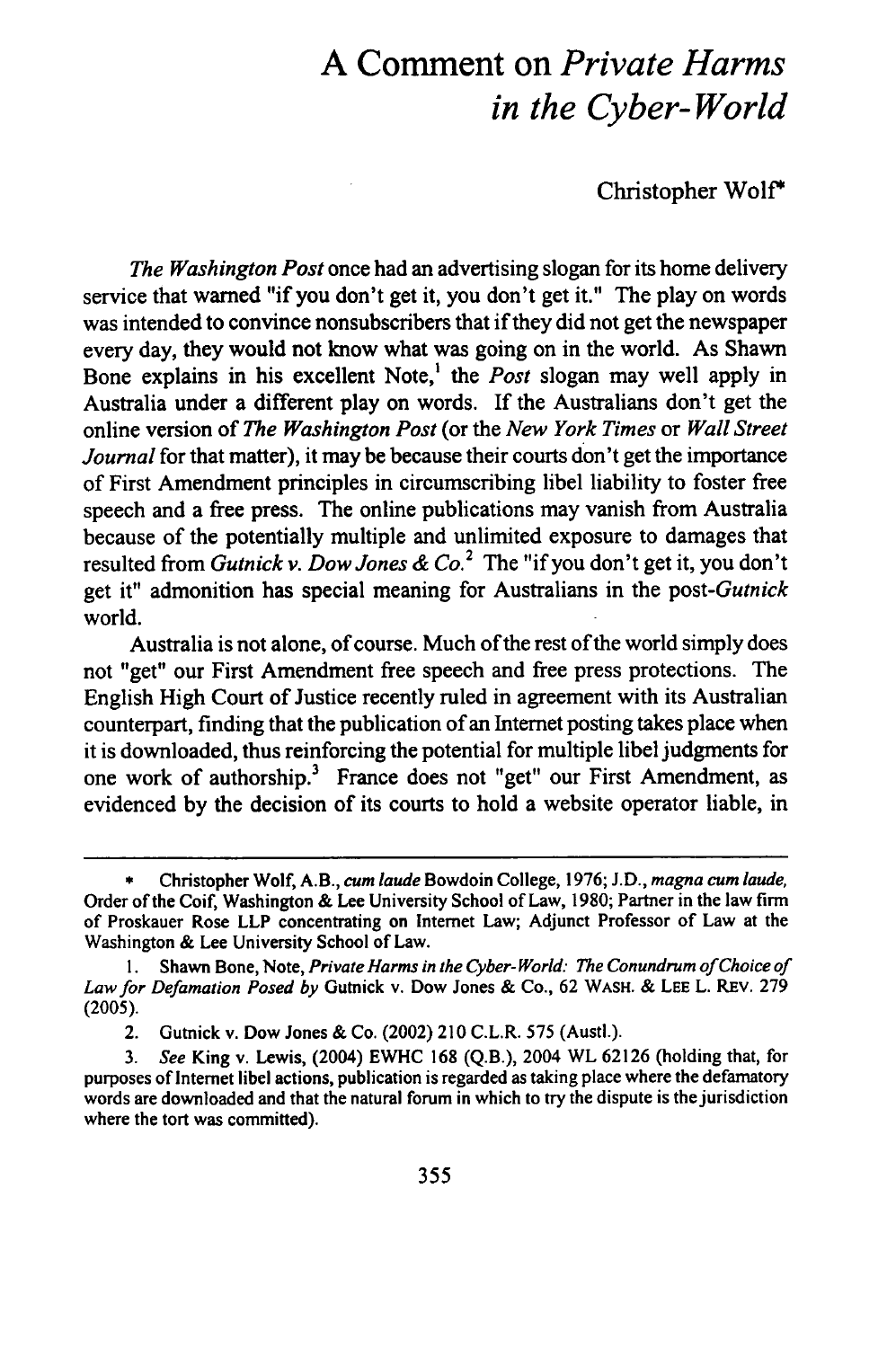damages and under criminal law, for content posted to the website **by** a third party over whom the operator has no affiliation or control.<sup>4</sup> And certainly countries like Saudi Arabia, China, Singapore, Malaysia, Kenya, and Egypt do not "get" it, where access to content on the Internet is strictly regulated and violations harshly prosecuted.<sup>5</sup>

The United States is alone among nations in having a legal bulwark to protect the expression of ideas. Unpopular ideas, offensive images, and even most mistakes by the press are not only tolerated, but are celebrated as evidence of our free society. Free speech is a bedrock element of the American way of life. Our legal system permits-indeed, encourages-all manner of expression unless it constitutes actionable threats of harm (like screaming "fire" in a crowded theater), obscenity, infringement of intellectual property, or harmful mistakes of fact by or about private persons.

When the Supreme Court decided *New York Times Co. v. Sullivan6* in 1964, it erected a touchstone for First Amendment law, recognizing in no uncertain terms that a free media is essential to our system of government.<sup>7</sup> The Court specified that a public official could not sue a newspaper that had been critical of the official's behavior unless the official could prove either that the newspaper published something it knew was false or that it recklessly disregarded the truth or falsity of what it published.<sup>8</sup> This bright-line standard of liability sets the United States apart from the rest of the world. Likewise, our "single publication rule," which allows one cause of action for libel regardless of how many copies were printed and where they were distributed, distinguishes our law. $9$  Today, we look with astonishment at our common law

8. *Id.* at 283.

*<sup>4.</sup> See* Yahoo!, Inc. v. La Ligue Contre le Racisme et L'Antisemitisme, 169 F. Supp. 2d 1181, 1192-93 (N.D. Cal. 2001) (recounting the May 22, 2000 decision of a French court to hold Yahoo! responsible under section R645-2 of the French Criminal Code, which bans exhibition of Nazi propaganda for sale and prohibits French citizens from purchasing or possessing such material), *rev'd,* 379 F.3d 1120 (9th Cir. 2004), *reh 'g granted,* No. 01- 17424, 2005 U.S. App. LEXIS 2166 (9th Cir. Feb. 10, 2005) (en banc).

<sup>5.</sup> *See* Reporters Without Borders, *About Us,* at http://www.rsf.org/rubrique.php3? id rubrique=280 (last visited Oct. 20, 2004) [hereinafter About *Us]* (describing various controls on speech and journalism throughout the world) (on file with the Washington and Lee Law Review).

<sup>6.</sup> New York Times Co. v. Sullivan, 376 U.S. 254 (1964).

<sup>7.</sup> *See id.* at 293-98 (discussing the significance of the media in our society) (Black, J., concurring).

<sup>9.</sup> See Gregoire v. G.P. Putnam's Sons, 298 N.Y. 119, 123 (1948) (describing the "single publication rule"). The court defined the rule by stating:

<sup>[</sup>Tihe publication of a defamatory statement in a single issue of a newspaper, or a single issue of a magazine, although such publication consists of copies widely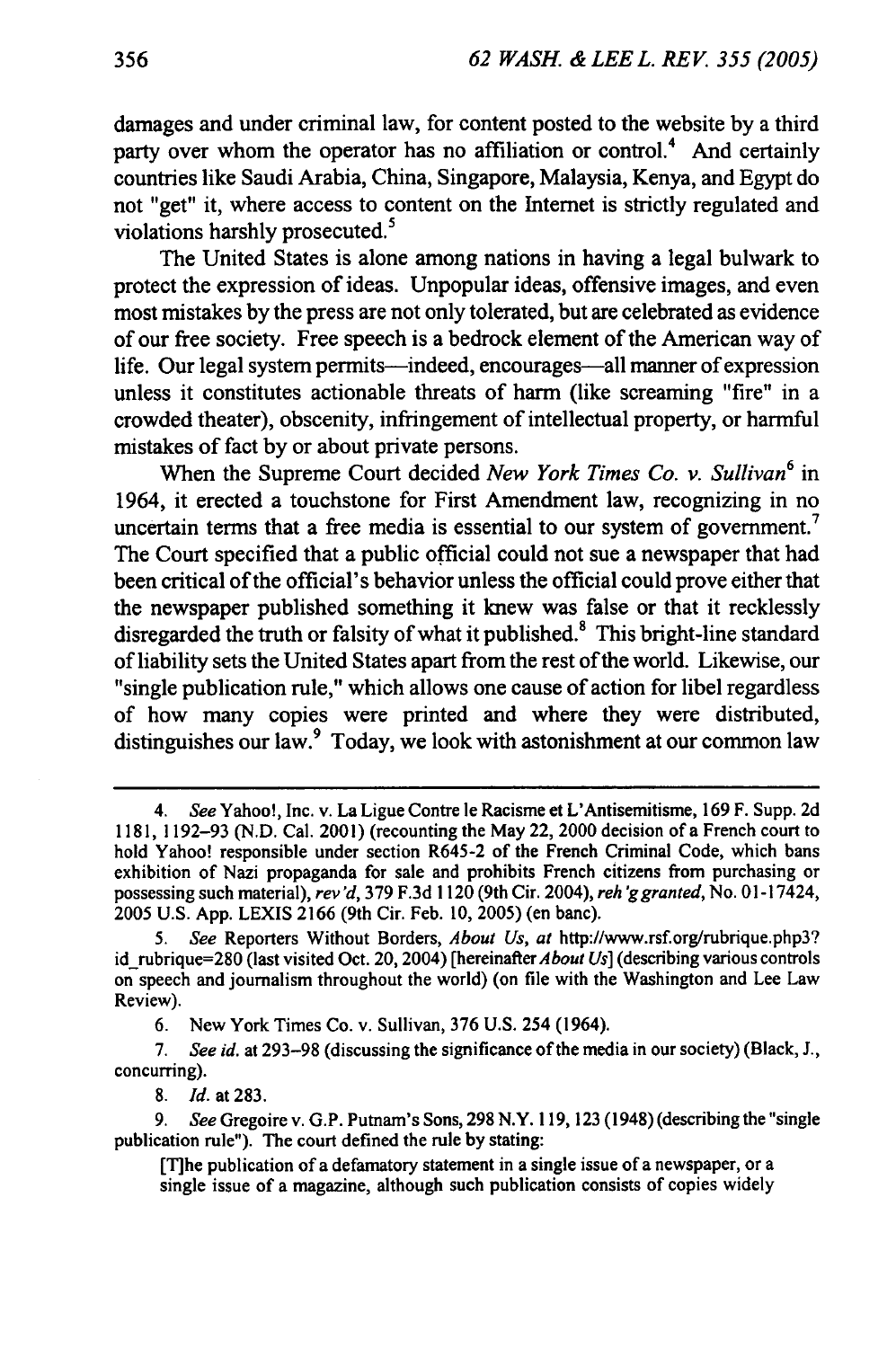ancestor, Great Britain, when it engages in open censorship of the press and when libel plaintiffs in the United Kingdom succeed in suing for mere mistakes of fact and nothing more.

Three decades after *Sullivan,* the Internet revolution began. The ability of individuals to publish text and images effortlessly at their desktops and across the globe resulted in an explosion of information, entertainment, and communication accessible by millions. It also resulted in the publication and easy accessibility of unpopular messages and unseemly images. To put it more directly, kids gained access to pornography.

The immediate political response to this phenomenon was for Congress to enact the sweeping Communications Decency Act of 1995 (CDA),<sup>10</sup> designed to protect the nation's children. The eventual legal response was for the Supreme Court, in *Reno v. ACLU*,<sup>11</sup> to declare the Act overbroad and unfocused.<sup>12</sup> This clash between expedient politics and more reasoned legal analysis presented the Supreme Court with the opportunity to make clear the applicability of the First Amendment to the Internet. It did so in *Reno* when Justice Stevens, writing for the Court, said:

[The Intemet-t]his dynamic, multifaceted category of communication includes not only traditional print and news services, but also audio, video, and still images, as well as interactive, real-time dialogue. Through the use of chat rooms, any person with a phone line can become a town crier with a voice that resonates farther than it could from any soapbox. Through the use of Web pages, mail exploders, and newsgroups, the same individual can become a pamphleteer. As the District Court found, "the content on the Internet is as diverse as human thought." We agree with its conclusion that our cases provide no basis for qualifying the level of First Amendment scrutiny that should be applied to this medium.<sup>13</sup>

Since the *Reno* decision, the full applicability of the First Amendment to the Internet has resulted in the Supreme Court, on two occasions, seriously questioning Congress's attempt to make the Internet safer for children through speech control.<sup>14</sup> In only one case so far—*American Library Ass'n v. United* 

distributed, is, in legal effect, one publication which gives rise to one cause of action and that the applicable Statute of Limitations runs from the date of publication.

*Id.*

10. Communications Decency Act of 1995, 47 U.S.C. §§ 223(a)(l)(B)(ii), (d) (1997).

11. Reno v. ACLU, 521 U.S. 844 (1997).

12. *See id.* at 849 (holding that the CDA's "indecent transmission" and "patently offensive display" provisions abridge the freedom of speech protected by the First Amendment).

13. *Id.* at **870.**

14. *See* Ashcroft v. ACLU, 124 **S.** Ct. 2783, 2789 (2004) (holding that the Attorney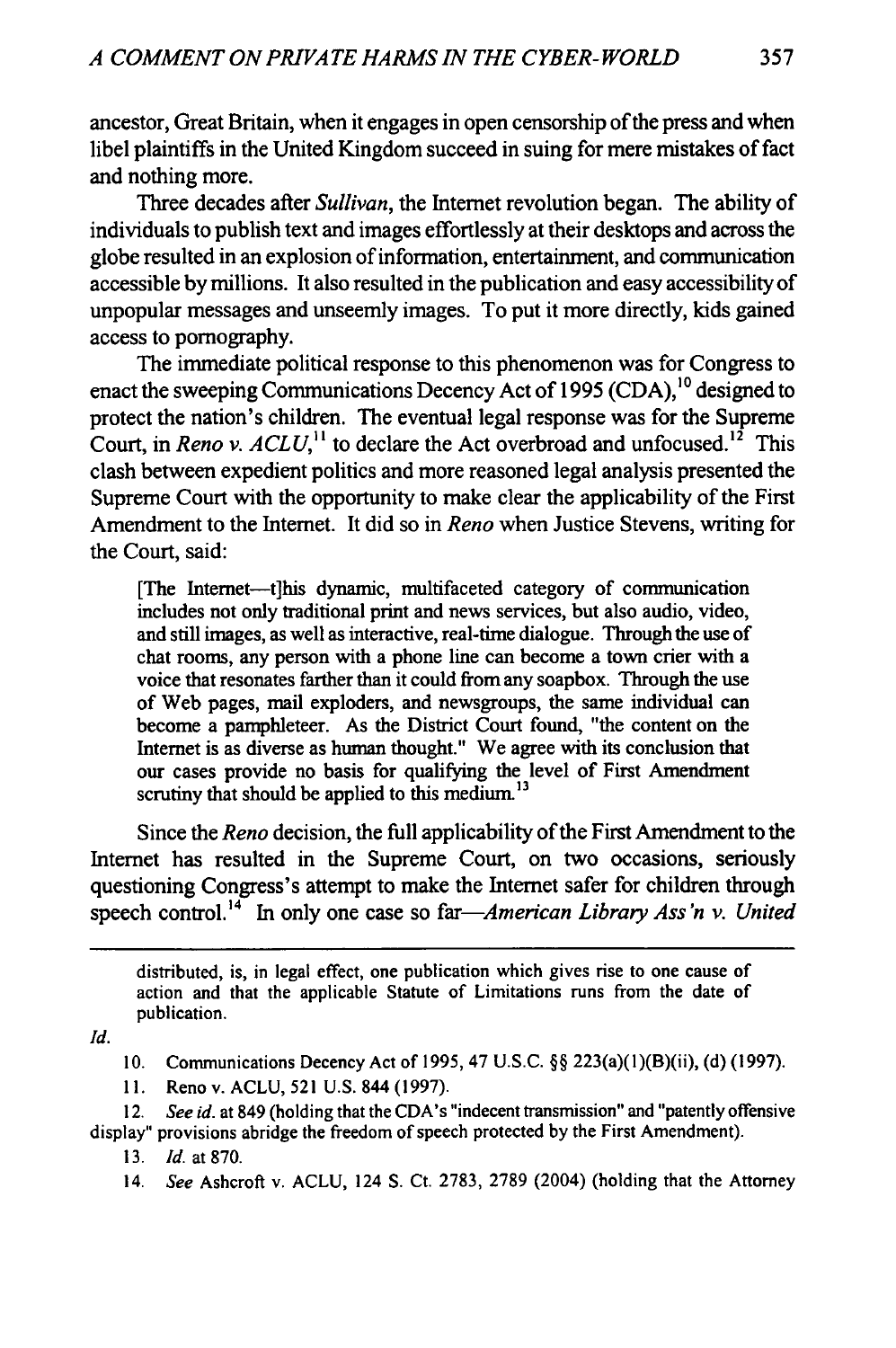*States*<sup>15</sup>—has the Supreme Court upheld any limits on Internet content, and that was done narrowly.<sup>16</sup> The Children's Internet Protection Act of 2000 (CIPA),<sup>17</sup> linking federal funds to the use of filtering technology at public libraries, is the single Internet-control law to reach the Supreme Court and to receive full First Amendment approval.<sup>18</sup>

Another important aspect of Internet freedom is found in a portion of the federal CDA that was not involved in Reno-Section 230.<sup>19</sup> That section continues to provide immunity to online service providers with respect to content created by third parties. This means that companies like America Online (AOL) are immune from libel actions that challenge content provided by others.<sup>20</sup> Absent a deep-pocket like AOL to sue, people unhappy with online postings will likely forego litigation. That lack of litigation means there would be no chilling effect on speech. If there had been a French equivalent of Section 230, Yahoo! would not have been subject to suit for its users' advertisements for Nazi paraphernalia.

It is interesting to observe how eager an American court was to insulate Yahoo! from liability for the French judgment in the Nazi paraphernalia case.<sup>21</sup> Too eager, as it turns out: The district court in San Jose, California, took jurisdiction over the parties in the French action and issued an order blocking enforcement of the French judgment in the United States, relying substantially on First Amendment arguments.<sup>22</sup> The Ninth Circuit recently ruled that the

15. Am. Library Ass'n v. United States, 539 U.S. 194 (2003).

16. *See id.* at 212, 214 (holding that public libraries' use of Internet filtering software does not violate their patrons' First Amendment rights because "a refusal to fund protected activity, without more, cannot be equated with the imposition of a 'penalty' on that activity").

17. The Children's Internet Protection Act of 2000, Pub. L. No. 106-554, 114 Stat. 2763A-335 (codified at 20 U.S.C. § 6777, 20 U.S.C. § 9134,47 U.S.C. § 254(h) (2000)).

- 18. *Am. Library Ass'n,* 539 U.S. at 199.
- 19. Communications Decency Act of 1995, 47 U.S.C. § 230(c)(1) (1998).

20. See, e.g., Blumenthal v. Drudge, 992 F. Supp. 44, 50 (D.D.C. 1998) (holding that a service provider could not be held liable for libel by making a gossip column available to its subscribers).

21. See Yahoo!, Inc. v. La Ligue Contre le Racisme et L'Antisemitisme, 169 F. Supp. 2d **1181, 1187-91** (2001) (finding the existence of an "actual controversy" for purposes of issuing a declaratory judgment), rev'd, 379 F.3d 1120 (9th Cir. 2004), reh'g *granted,* No. 01-17424, 2005 U.S. App. LEXIS 2166 (9th Cir. Feb. 10, 2004) (en banc).

22. See id. at 1189–93 (discussing First Amendment concerns and blocking enforcement of the judgment).

General failed to rebut Internet providers' contention that filtering software was a plausible, less restrictive, and available alternative to accomplish the congressional purpose of the Child Online Protective Act); Ashcroft v. ACLU, 535 U.S. 564, 578 (2002) (noting that the statute in question avoided the CDA's problems of over-inclusiveness and overbreadth).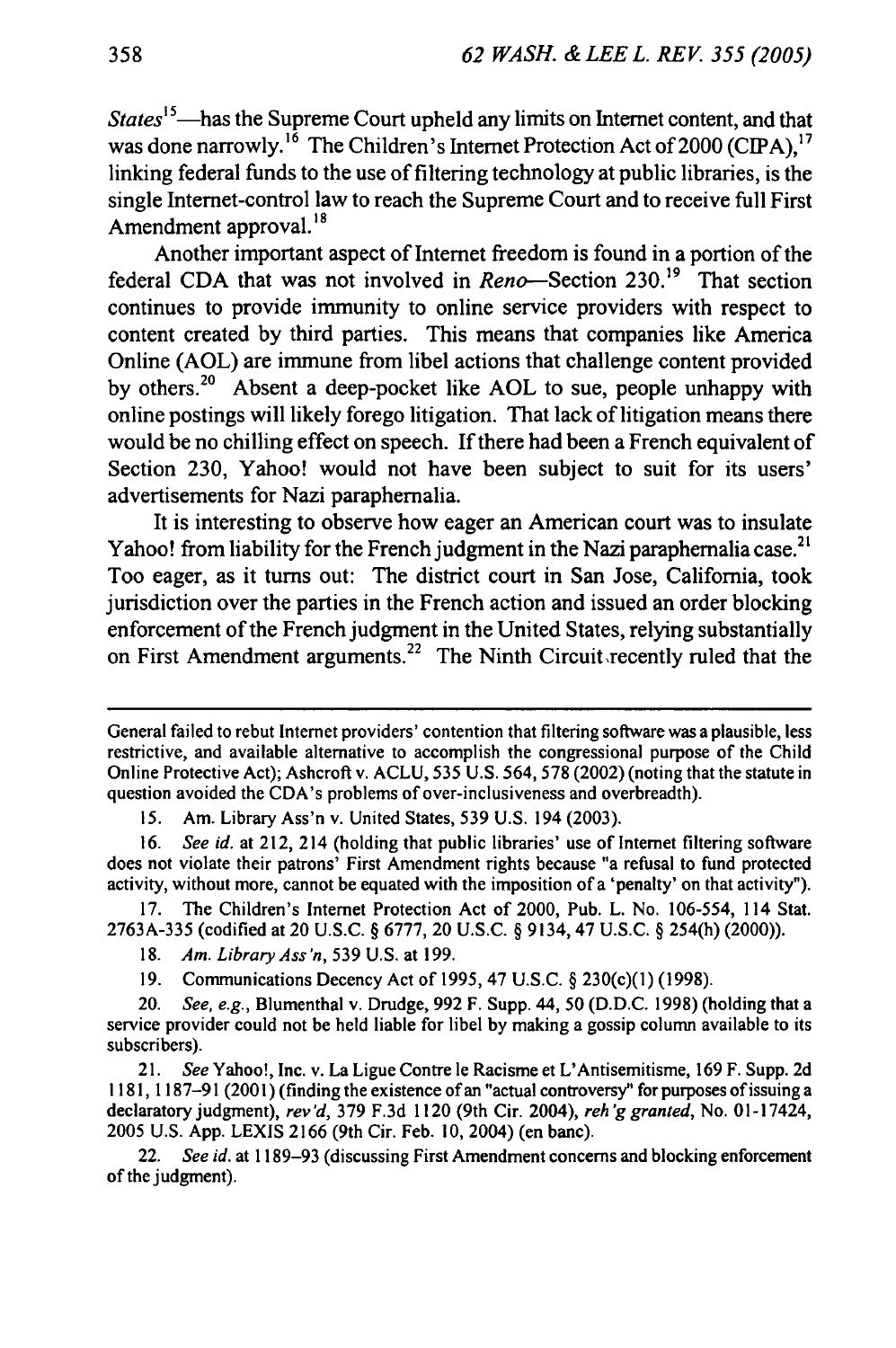lower court jumped the gun jurisdictionally in decreeing the French judgment unenforceable in the United States because the French had not yet even come to the United States to enforce their judgment.<sup>23</sup> I expect that if the French ever do come to the United States to collect their judgment, jurisdiction will exist and the court will block enforcement of the French judgment, as it tried to do prematurely.

In *Dow Jones & Co. v. Harrods, Ltd.*,<sup>24</sup> Dow Jones, the Barrons magazine publisher involved in the *Gutnick* case, tried a *Yahoo!-style* declaratory judgment action in federal court in New York.25 The action was brought against Harrods, which had commenced a libel action in the United Kingdom over an online article in the *Wall Street Journal,* also published by Dow Jones.<sup>26</sup> Not surprisingly, the Court dismissed the Dow Jones action as premature because no judgment had even been rendered in the United Kingdom action.27 Apparently, pre-emptive lawsuits in the United States to protect First Amendment interests from foreign court interference will only be sustainable if and when an action is brought here to enforce the offending foreign judgment.

Even with that minor limitation on the timing of an action against a foreign judgment, the state of the Internet in the land of the First Amendment is one of extremely limited government control and restricted potential for liability. There are occasions when Internet speech is prosecuted successfully, such as when anti-abortion protesters used their website to target abortion providers for murder in the so called "Nuremberg Files" case.<sup> $28$ </sup> Overall, however, our legal system's tolerance for objectionable speech is high.

- 25. **Id.** at 399.
- 26. *Id.*

27. See id. at 410 (holding that a potential chilling effect on the publisher's First Amendment rights did not present an "actual controversy" under the Declaratory Judgment Act).

<sup>23.</sup> See Yahoo!, Inc. v. La Ligue Contre Le Racisme Et L'Antisemitisme, 379 F.3d 1120, 1123 (2004) (explaining that because the French parties took no action to enforce their legal rights under French law and Yahoo! made no allegation that could lead a court to conclude that there was anything wrongful in the organization's conduct, the district court improperly exercised personal jurisdiction over the controversy), reh *'ggranted,* No. 0 **1-** 17424, 2005 U.S. App. LEXIS **2166** (9th Cir. Feb. 10, 2005) (en banc).

<sup>24.</sup> Dow Jones & Co. v. Harrods, Ltd., **237** F. Supp. 2d 394 (S.D.N.Y. 2002).

<sup>28.</sup> See Planned Parenthood for the Columbia/Willamette, Inc. v. Am. Coalition of Life Activists, 244 F.3d 1007 (9th Cir. 2001) (holding that actions of anti-abortion activist organizations, including the public disclosure of names and addresses of abortion providers, constituted true "threats of force" within the Freedom of Access to Clinic Entrances Act and thus were not protected speech under the First Amendment), rev 'den banc, **290** F.3d 1058 (9th Cir. 2002).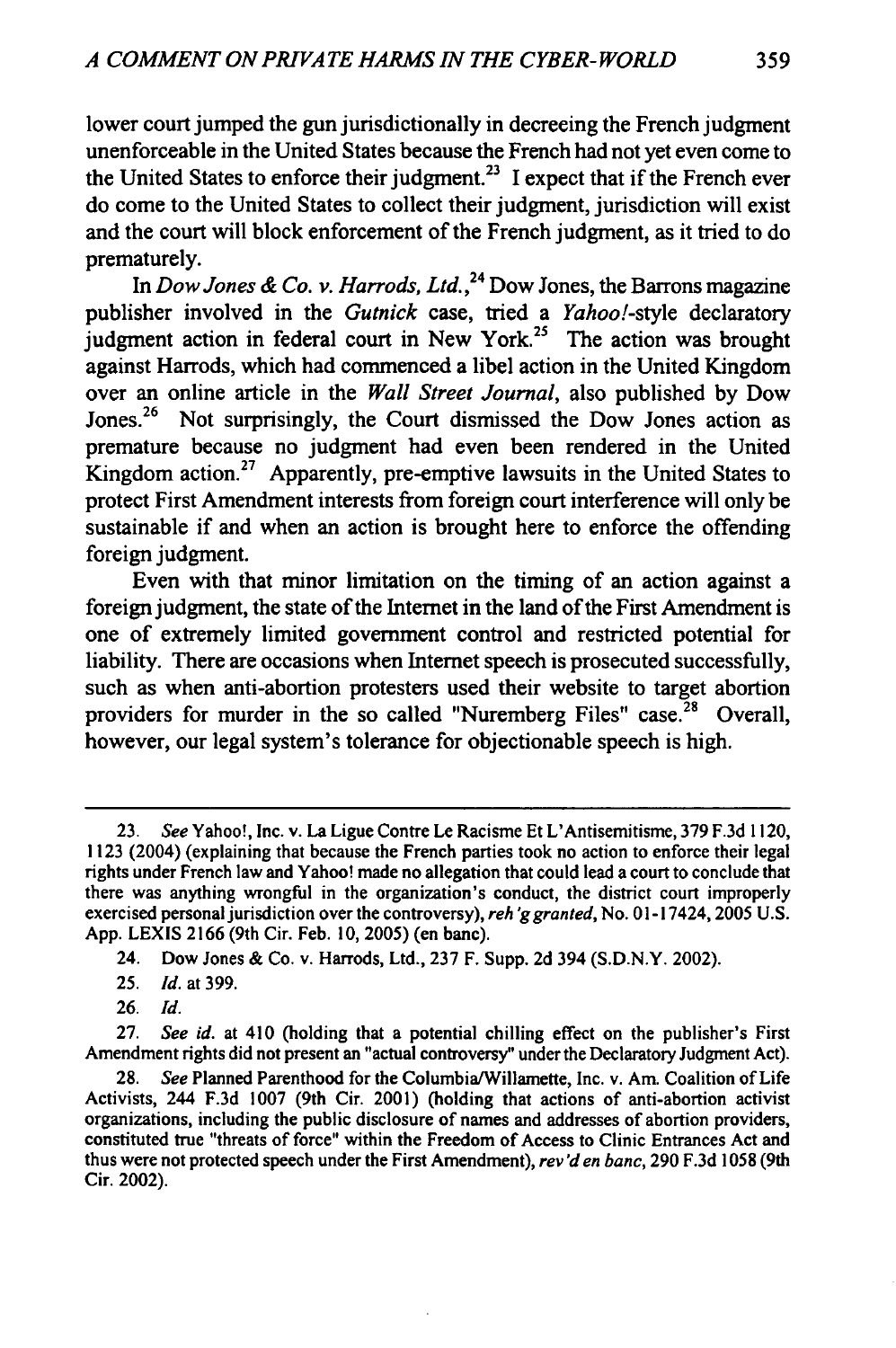The textbook example of our off-line tolerance for objectionable speech is the Nazi march through the Jewish neighborhood of Holocaust survivors in Skokie, Illinois.<sup>29</sup> As abhorrent as the marchers' message was and as vulnerable as the intended audience may have been, the Seventh Circuit held that free speech principles demanded that the march be allowed to proceed.<sup>30</sup> The Skokie example has real resonance for me. In my life away from the law, I serve in leadership positions in the Anti-Defamation League (ADL), including chair of the ADL Internet Task Force.

It should not surprise you to learn, as I have in my **ADL** role, that hate has gone high tech. Hatemongers used to meet in dingy basements; now they meet online. And instead of sending their propaganda in plain brown wrappers to a limited audience, they use the Internet to distribute graphic racist images, Holocaust denials, and venomous music around the globe.

A visceral reaction to this kind of disgusting material is to exclaim, "There oughta be a law!" But in the land of the First Amendment, we catch ourselves and say, "Even haters have a right to free speech. The best antidote to hate speech is more truthful speech, exposing the lies of the haters." That is the strategy of the ADL, to rebut and to educate, having faith that truth will overcome evil speech. As an aside, our philosophy reminds me of a bumper sticker I once saw that read, "I may not agree with your bumper sticker but I defend to the death your right to stick it!"

In June of this year, I participated in the first-ever conference on Internet hate speech hosted by the French government and conducted under the auspices of the Organization for Security and Cooperation in Europe (OSCE). The purpose of the gathering was to examine how governments and nongovernment organizations can work together to fight the harmful effects of Internet use by anti-Semites, racists, and xenophobes. While many constructive ideas were expressed, many speakers at the fifty-five nation gathering harped on how the First Amendment impedes global efforts to reduce the incidence of online hate. The United States was labeled a free-speech Wild West-a place where speech has no limitations or legal consequences. Europe was portrayed as a place populated by those who have learned wisely from the horrors of World War II that dangerous speech can lead to real violence, and therefore it must be stopped in its earliest stages. A number of Europeans bragged that their governments regularly censor harmful content on the Internet, and that the

<sup>29.</sup> *See* Collin v. Smith, 578 F.2d 1197, 1198-99 (7th Cir. 1978) (recounting how the National Socialist Party of America, a self-described Nazi party, and its leader, Frank Collin, announced plans to march in front of the Village Hall, an area with a large Jewish population).

<sup>30.</sup> *See id.* at 1207 (holding that ordinances subsequently enacted by village officials to prohibit such demonstrations violated the First Amendment right to free speech).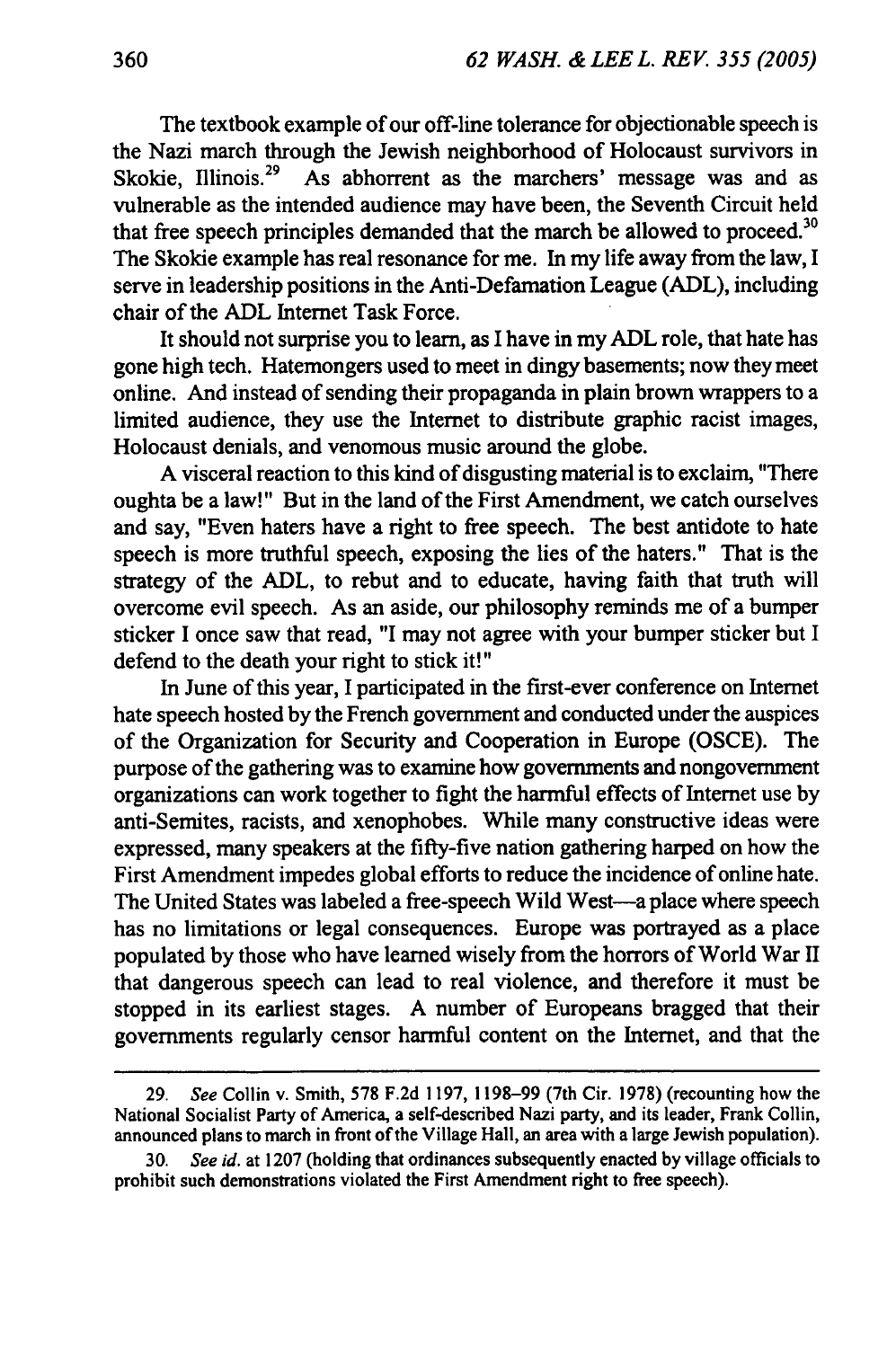world is a better place for it. The "Atlantic Divide" perception was reinforced **by** Robert Badinter, former French Minister of Justice and current president of the OSCE Court of Arbitration and Conciliation, who, in a keynote address, dramatically appealed to the United States to "stop hiding behind the First Amendment."

I mention this recent international gathering and the First Amendment bashing in light of Bone's "modest proposal," as he has labeled it in his Note, for an international system of arbitration for Internet libel cases.31 Although **I** am not sure Bone intended the comparison, **I** am reminded of the original *Modest Proposal* **by** Jonathan Swift, written as satire in **1729,** proposing the consumption of children to solve the hunger problem in Ireland.<sup>32</sup> The reason I am reminded of the original *Modest Proposal* is that to allow the rest of the world to attack our online publications at will may result in consequences as dire for free speech as Swift's proposal portended for children.

Bone's proposed arbitration system is patterned on the system of the World Intellectual Property Organization (WIPO) for objections to trademark infringing domain names. $33$  There is an important difference, however, between the bodies of law involved. The domain name arbitration system works because most countries in the world share the same organic views on the legal rights that attach to a trademark or trade name.<sup>34</sup> Thus, there is little potential for national laws and traditions to color a transborder online arbitration result.

The world's view of freedom of speech is distinctly at odds with the American view. More than one-third of the world's people live in countries where there is no freedom of the press at all.<sup>35</sup> A recent report indicated that 130 journalists around the world are in prison for reporting the news in an objectionable fashion, according to their government jailers.<sup>36</sup> In Nepal, Eritrea, and China, reporters can spend years in jail just for using the "wrong"

**35.** *See About Us, supra* note 5 (describing various controls on speech and journalism throughout the world).

**36.** *Id.*

<sup>31.</sup> Bone, *supra* note 1, at 282.

**<sup>32.</sup>** JONATHAN SwIFTr, A MODEST PROPOSAL **AND** OTHER SATIRICAL WORKS, *excerpted in* THE LIBRARY BOOK OF ECONOMICS (Michael Watts ed., ISI Books 2003) (1729).

<sup>33.</sup> *See* Bone, *supra* note **1,** at 321-24 (describing the origins of the basic framework for his proposal).

<sup>34.</sup> *See* World Intellectual Property Organization, *About Trademarks, at* http://www. wipo.int/about-ip/en/about\_trademarks.html#how\_extensive (last\_visited Oct. 20, 2004) (describing how nearly all countries have a system to register and protect trademarks, and how those systems are linked through the WIPO's system of international registration of marks) (on file with the Washington and Lee Law Review).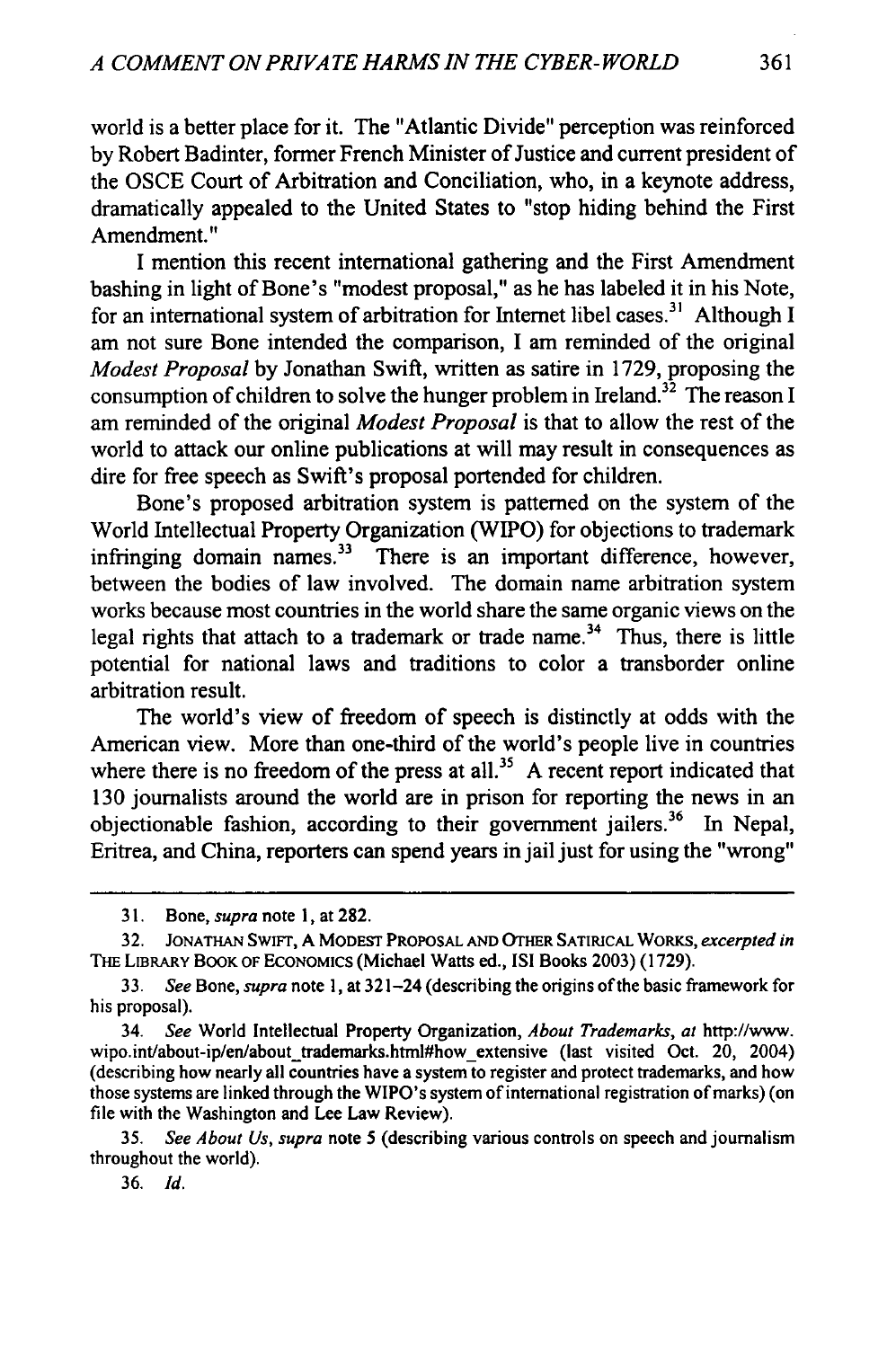word or photo.<sup>37</sup> In China, Vietnam, the Maldives, and Syria, for example, ordinary citizens can spend up to fifteen years in jail for what they say on the Internet, on websites, or in discussion forums.<sup>38</sup> Earlier this month, it was reported that Brazil is considering creating a "National Journalists Council, which would be empowered to 'orient, discipline, and monitor' journalists."<sup>39</sup> Penalties for violations of the council's rules or rulings would range from fines to revocation of a reporter's official registration, without which he or she cannot work in the profession. 40 Even progressive democracies, like Australia and France, take views on freedom of expression that are distinctly at odds with the law in the United States.<sup>41</sup> In short, they just don't get it—*it* being the freedom of expression principles embodied in the First Amendment.

Arbitration, by its nature, results in compromise and what we litigators call "splitting the baby." There is simply no way to be true to the First Amendment and at the same time allow for split-the-baby compromises. So where does that leave us? Some commentators believe that the United States should push for international agreements that will ensure worldwide respect for the First Amendment on the Internet.<sup>42</sup> But those proposals are unrealistic in my view. Even if new agreements are not in the offer, an international framework may already be in place for limiting extraterritorial jurisdiction by foreign countries that do not respect our First Amendment values. Three treaties administered by the World Trade Organization (WTO) offer some hope.<sup>43</sup> Under these treaties, the

40. *Id.*

41. *See, e.g.,* Yahoo!, Inc. v. La Ligue Contre le Racisme et L'Antisemitisme, 169 F. Supp. 2d 1181, 1192-93 (N.D. Cal 2001) (discussing a French case in which the court imposed a much more inflexible law of Internet content than that employed in the United States), *rev'd,* 379 F.3d 1120 (9th Cir. 2004), *reh 'g granted,* No. 01-17424, 2005 U.S. App. LEXIS 2166 (9th Cir. Feb. 10, 2005) (en banc); Gutnick v. Dow Jones & Co. (2002) 210 C.L.R. 575 (AustI.) (applying a more inflexible law of libel than that employed in the United States).

42. *See* Michael Sutton, *Legislating the Tower of Babel: International Restrictions on Internet Content and the Marketplace of Ideas,* 56 FED. COMM. L.J. 417, 429-35 (2004) (arguing that "[s]ome degree of international agreement about the regulation of Internet content is necessary, so that domestic news organizations and other content providers at least have adequate notice and understanding of the broad array of various national laws that regulate content online").

43. Three treaties administered by the WTO have potential for use in challenging foreign

<sup>37.</sup> *See id.* (providing statistics on punishments for journalistic speech in different countries).

<sup>38.</sup> *See* Reporters Without Borders, *Internet Under Surveillance, at* http://www.rsf.org/ article.php3?id\_article=10760 (last visited Oct. 20, 2004) (tracking international governmental control over the Internet) (on file with the Washington and Lee Law Review).

<sup>39.</sup> *See* Larry Rohter, *Plan to Tame Journalists Just Stirs Them Up in Brazil,* N.Y. **TIMES,** Sept. **6,** 2004, at **A6** (describing journalist's reaction to the proposal as a "serious threat to freedom of expression").